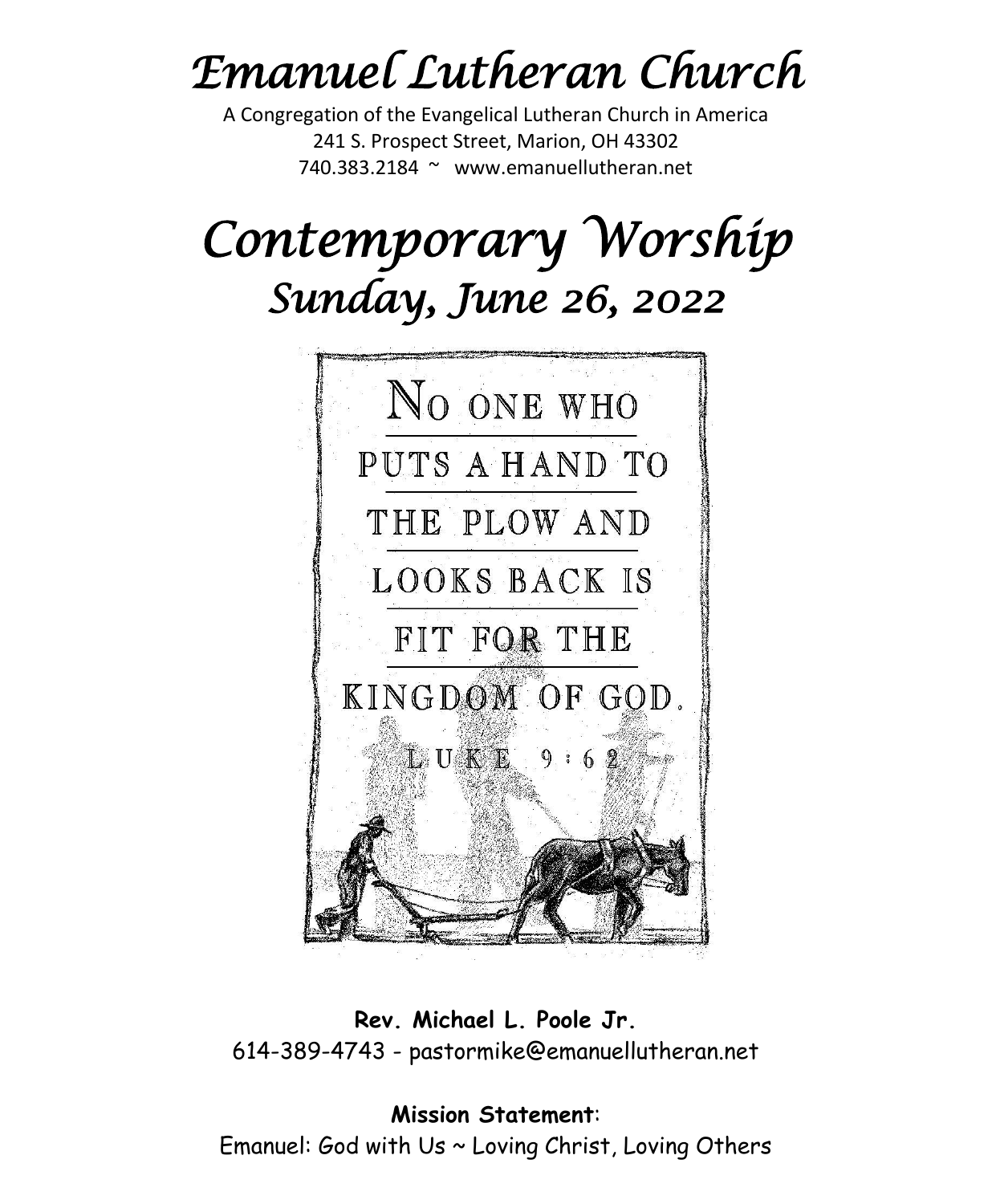# *Praise Band*

## *Praise Chorus*

*Carolyn Bailey, Nancy Dunnigan, Roger Kerr, Mackenzie Pryor, Cory Shay, Bethany Rice, Jean Yake*

# *Audio Visual Team*

*Carolyn Fox, Kelli Hundley, Betty Jo Lill, Christy Penrod, Matt Primmer, Ed Stofcheck*

All Music Rights Reserved. Used by Permission CCLI #2577047

**2022 is The Year of Vision** "See, I am making all things new" Revelation 21:5a

Welcome and Opening Reading

Gathering Song "Hear Our Praises"

May our homes be filled with dancing,

May our streets be filled with joy; may injustice bow to Jesus as the people turn to pray.

From the mountain to the valley, hear our praises rise to You; From the heavens to the nations, hear our singing fill the air. May a light shine in the darkness, as we walk before the cross; May Your glory fill the whole earth as the water o'er the seas. From the mountain to the valley, hear our praises rise to You; From the heavens to the nations, hear our singing fill the air. From the mountain to the valley, hear our praises rise to You; From the heavens to the nations, hear our singing fill the air. \*Please stand in body or spirit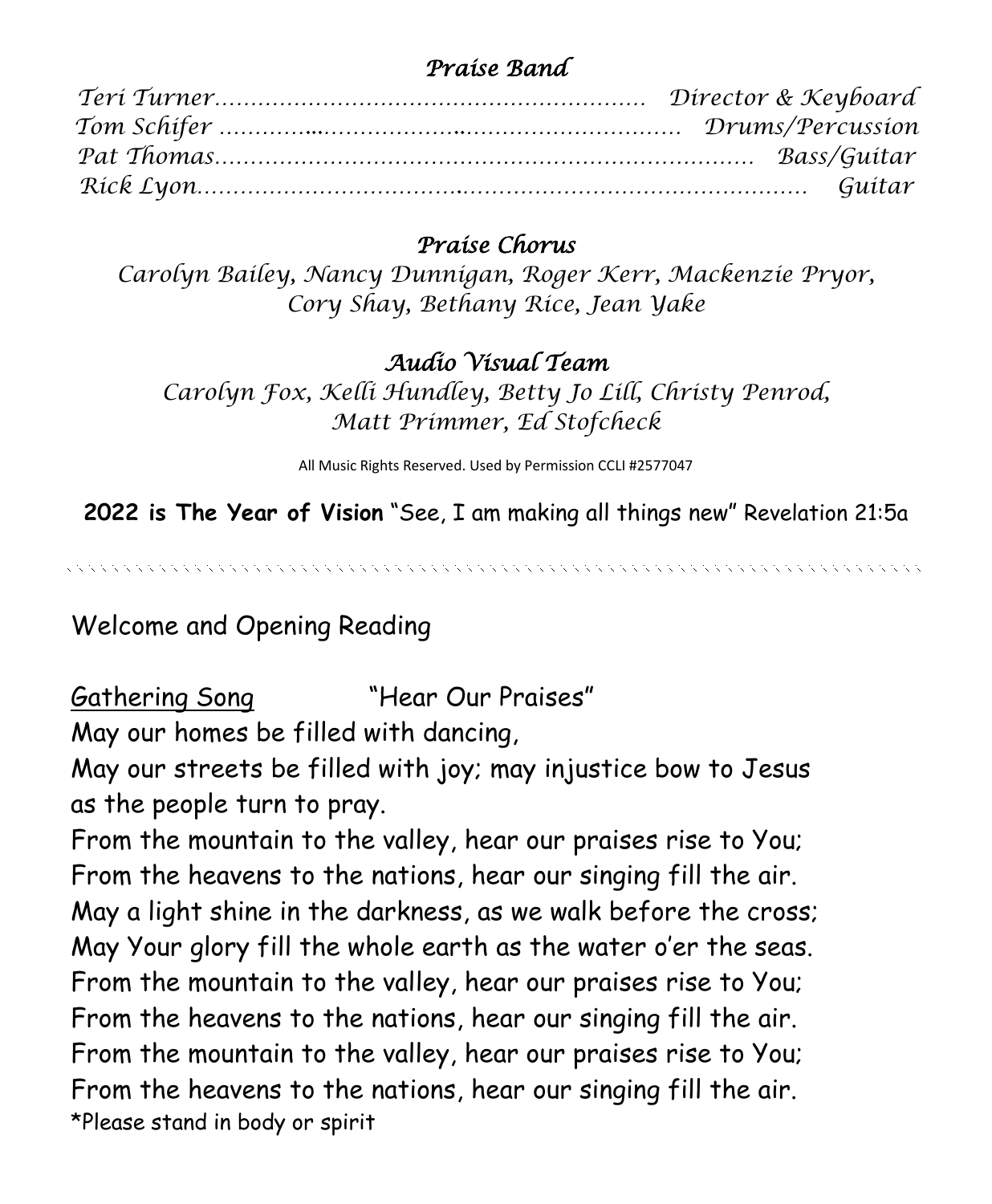Call to Worship Psalm 16

- L: Protect me, O God, for I take refuge in you; I have said to the LORD, "You are my Lord, my good above all other."
- C: **All my delight is in the godly that are in the land, upon those who are noble among the people.**
- L: But those who run after other gods shall have their troubles multiplied.
- C: **I will not pour out drink offerings to such gods, never take their names upon my lips.**
- L: O LORD, you are my portion and my cup; it is you who uphold my lot.
- C: **My boundaries enclose a pleasant land; indeed, I have a rich inheritance.**
- L: I will bless the LORD who gives me counsel; my heart teaches me night after night.
- C: **I have set the LORD always before me; because God is at my right hand, I shall not be shaken.**
- L: My heart, therefore, is glad, and my spirit rejoices; my body also shall rest in hope.
- C: **For you will not abandon me to the grave, nor let your holy one see the pit.**
- L: You will show me the path of life; in your presence there is fullness of joy, and in your right hand are pleasures forevermore.

Song *"There is Joy in the Lord"*

There is joy in the Lord,

There is love in His Spirit.

There is hope in the knowledge of Him.

There's a fountain that flows-like a river from heaven,

Abounding in love to my soul.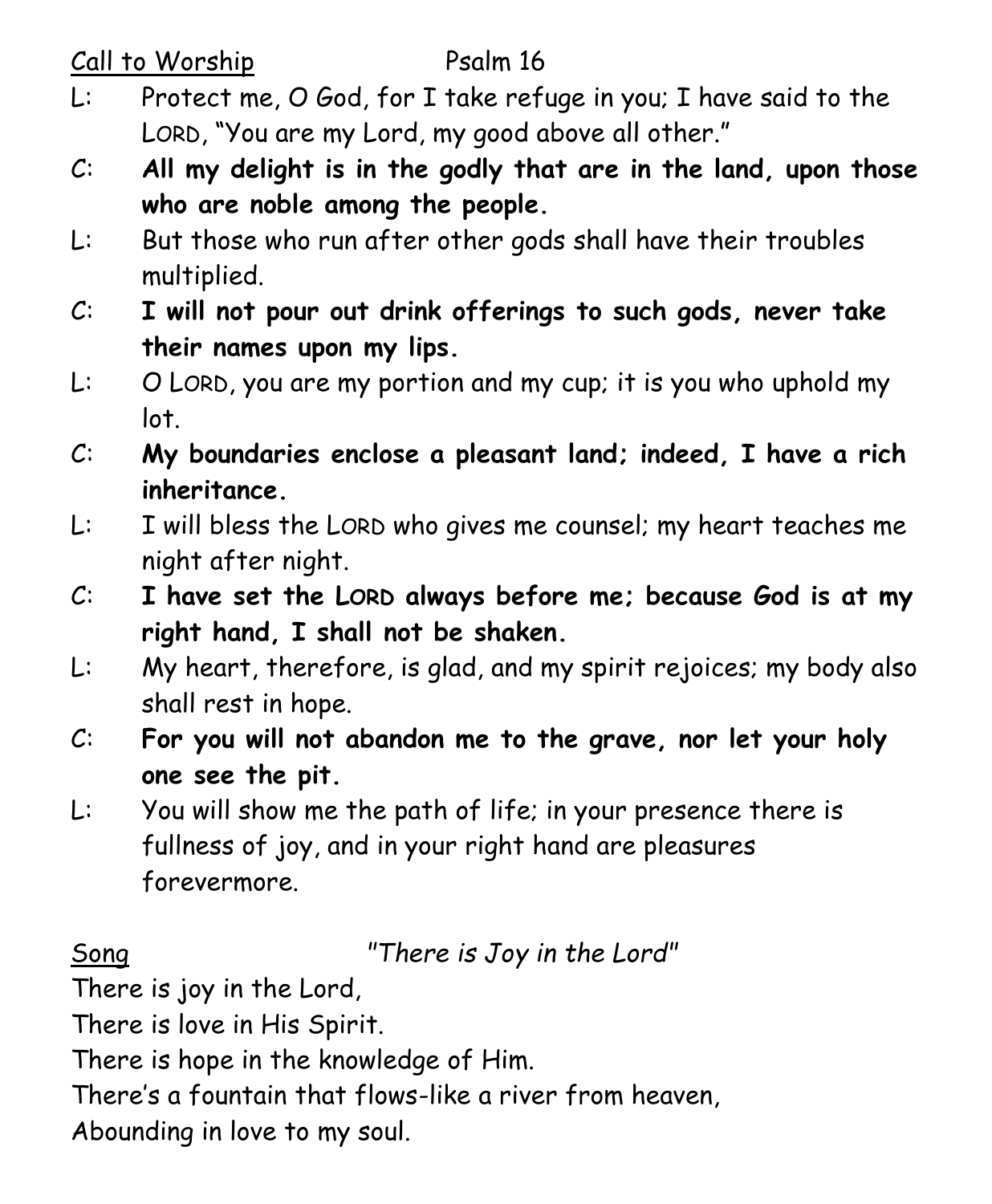All blessing and honor are His, All glory and power are His. Let all wisdom and strength be the Lord's in this place. Let all glory be given to Him. There is joy in the Lord, There is love in His Spirit. There is hope in the knowledge of Him. There's a fountain I knowevery time I am near it, My heart over flows to the Lord. All blessing and honor are His, All glory and power are His. Let all wisdom and strength be the Lord's in this place. Let all glory be given to Him. There is joy in the Lord, There is love in His Spirit. There is hope in the knowledge of Him. There's a fountain that flowslike a river from heaven, Abounding in love to my soul. There is joy in the Lord.

# Confession and Forgiveness

- L: In the name of the Father, and of the (+) Son, and of the Holy Spirit.
- C: **Amen.**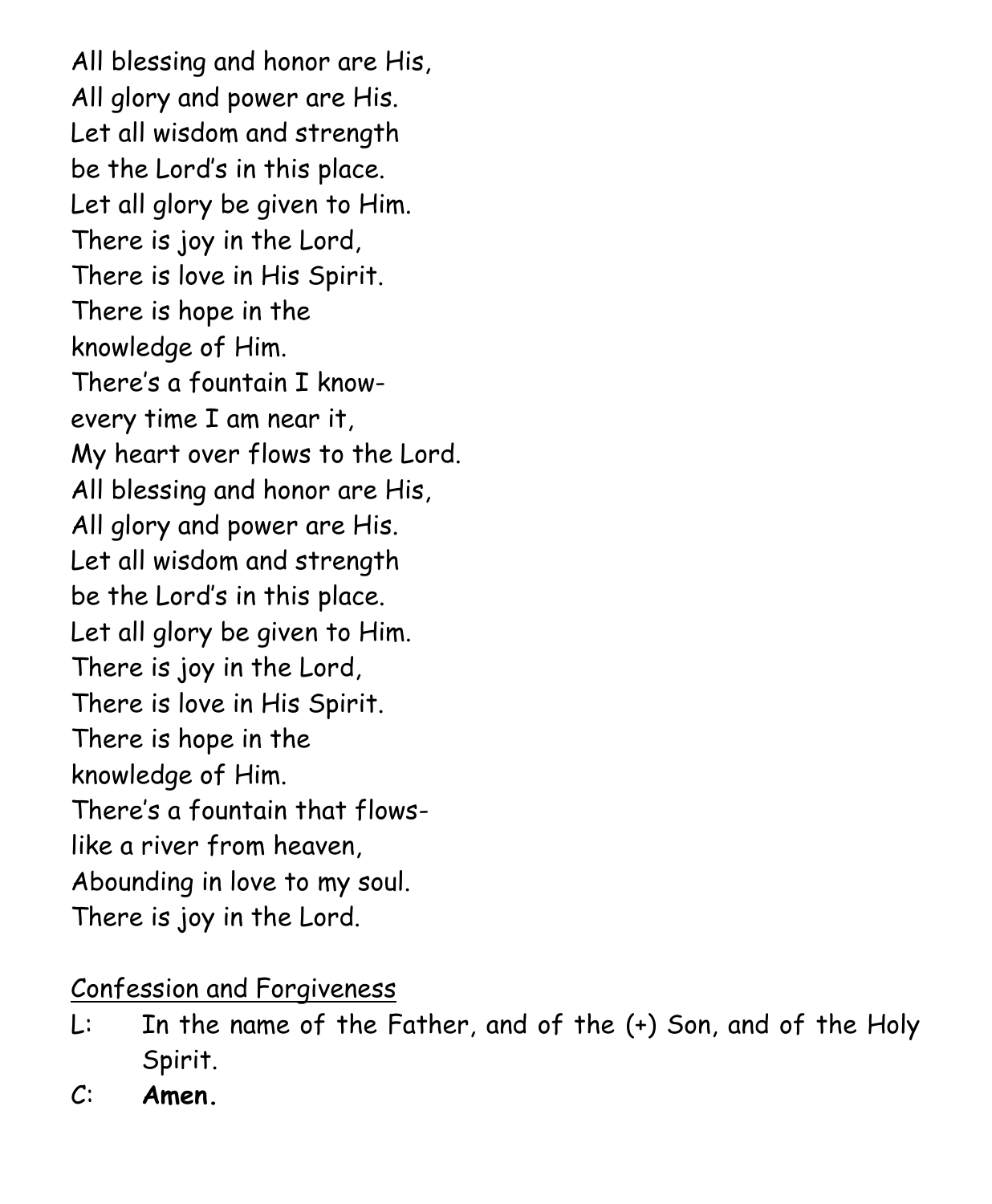- L: Our life is something opaque, not transparent, as long as we look at it in ordinary human ways. But if we hold it up against the light of God's goodness, it shines and turns transparent, radiant and bright. And then we ask ourselves in amazement: Is this really my own life I see before me?
- C: **Heavenly Parent, help us to consider the goodness and power of light. Help us to find light in each day and remember the significance and origin of light. We pray that you help us to light the world around us, day by day. Amen.**
- L: Let us make our confession to God.

\*Silence for reflection and self-examination

- L: Almighty and merciful God,
- C: **I, a troubled and penitent sinner, confess to you all my sins and iniquities with which I have offended you and for which I justly deserve your punishment. But I am sorry for them, and repent of them, and pray for your boundless mercy. For the sake of the suffering and death of your Son, be gracious and merciful to me, a poor sinner. Forgive my sins, give me your Holy Spirit for the amendment of my sinful life, and bring me to life everlasting. Amen.**
- L: Almighty God in God's mercy has given Jesus to die for us and, for the sake of Christ, forgives us all our sins. Through the Holy Spirit God cleanses us and gives us power to proclaim the mighty deeds of God who called us out of darkness into the splendor of God's light.
- C: **Amen.**

# Prayer of the Day

L: Sovereign God, ruler of all hearts, you call us to obey you, and you favor us with true freedom. Keep us faithful to the ways of your Son, that, leaving behind all that hinders us, we may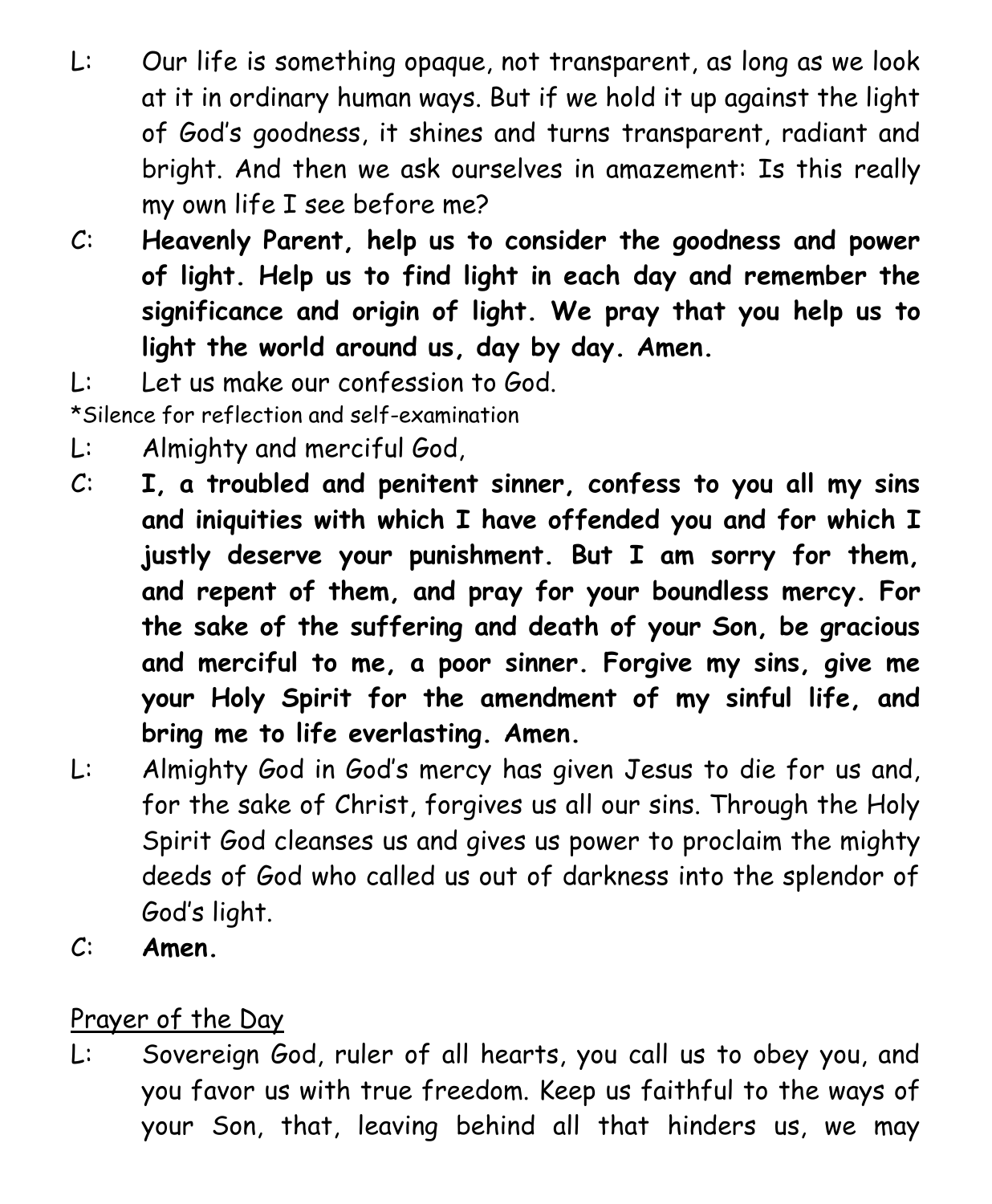steadfastly follow your paths, through Jesus Christ, our Savior and Lord.

C: **Amen.**

\*Please be seated

# Offertory & Special Music

\*There will be no offering collected by the passing of collection plates. Please either place your offering in the boxes at each entry/exit point or continue to give as you have been, by mail, your bank's online bill pay, or our new online giving tool.

# First Reading 1 Kings 19:15-16, 19-21

<sup>15</sup>Then the LORD said to [Elijah,] "Go, return on your way to the wilderness of Damascus; when you arrive, you shall anoint Hazael as king over Aram. <sup>16</sup>Also you shall anoint Jehu son of Nimshi as king over Israel; and you shall anoint Elisha son of Shaphat of Abel-meholah as prophet in your place. <sup>19</sup>So he set out from there, and found Elisha son of Shaphat, who was plowing. There were twelve yoke of oxen ahead of him, and he was with the twelfth. Elijah passed by him and threw his mantle over him. <sup>20</sup>He left the oxen, ran after Elijah, and said, "Let me kiss my father and my mother, and then I will follow you." Then Elijah said to him, "Go back again; for what have I done to you?" <sup>21</sup>He returned from following him, took the yoke of oxen, and slaughtered them; using the equipment from the oxen, he boiled their flesh, and gave it to the people, and they ate. Then he set out and followed Elijah, and became his servant.

# Second Reading **Galatians 5:1, 13-25**

<sup>1</sup>For freedom Christ has set us free. Stand firm, therefore, and do not submit again to a yoke of slavery.  $^{13}$  For you were called to freedom, brothers and sisters; only do not use your freedom as an opportunity for self-indulgence, but through love become slaves to one another.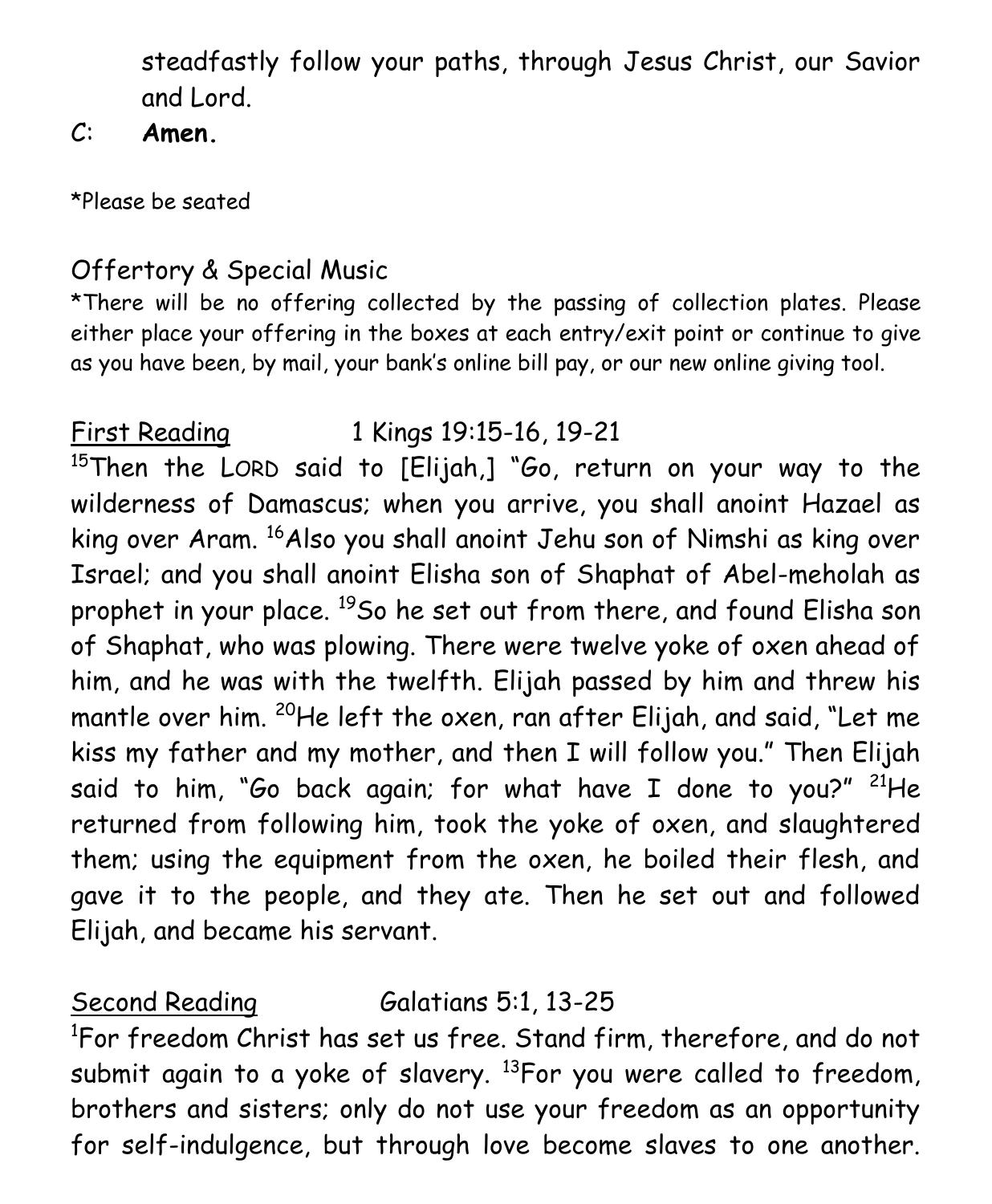$14$ For the whole law is summed up in a single commandment, "You shall love your neighbor as yourself." <sup>15</sup>If, however, you bite and devour one another, take care that you are not consumed by one another. <sup>16</sup>Live by the Spirit, I say, and do not gratify the desires of the flesh.  $^{17}$ For what the flesh desires is opposed to the Spirit, and what the Spirit desires is opposed to the flesh; for these are opposed to each other, to prevent you from doing what you want. <sup>18</sup>But if you are led by the Spirit, you are not subject to the law. <sup>19</sup>Now the works of the flesh are obvious: fornication, impurity, licentiousness, <sup>20</sup>idolatry, sorcery, enmities, strife, jealousy, anger, quarrels, dissensions, factions, <sup>21</sup>envy, drunkenness, carousing, and things like these. I am warning you, as I warned you before: those who do such things will not inherit the kingdom of God. <sup>22</sup>By contrast, the fruit of the Spirit is love, joy, peace, patience, kindness, generosity, faithfulness, <sup>23</sup>gentleness, and self-control. There is no law against such things. <sup>24</sup>And those who belong to Christ Jesus have crucified the flesh with its passions and desires. <sup>25</sup>If we live by the Spirit, let us also be guided by the Spirit.

\*Please stand in body or spirit Song of the Day *"I Come to the Cross"* I come to the cross, seeking mercy and grace. I come to the cross where You died in my place. Out of my weakness and into Your strength, Jesus, I come to the cross. Your arms are open, You call me by name, You welcome this child that was lost. You paid the price for my guilt and my shame. Jesus, I come, Jesus, I come, Jesus, I come to the cross.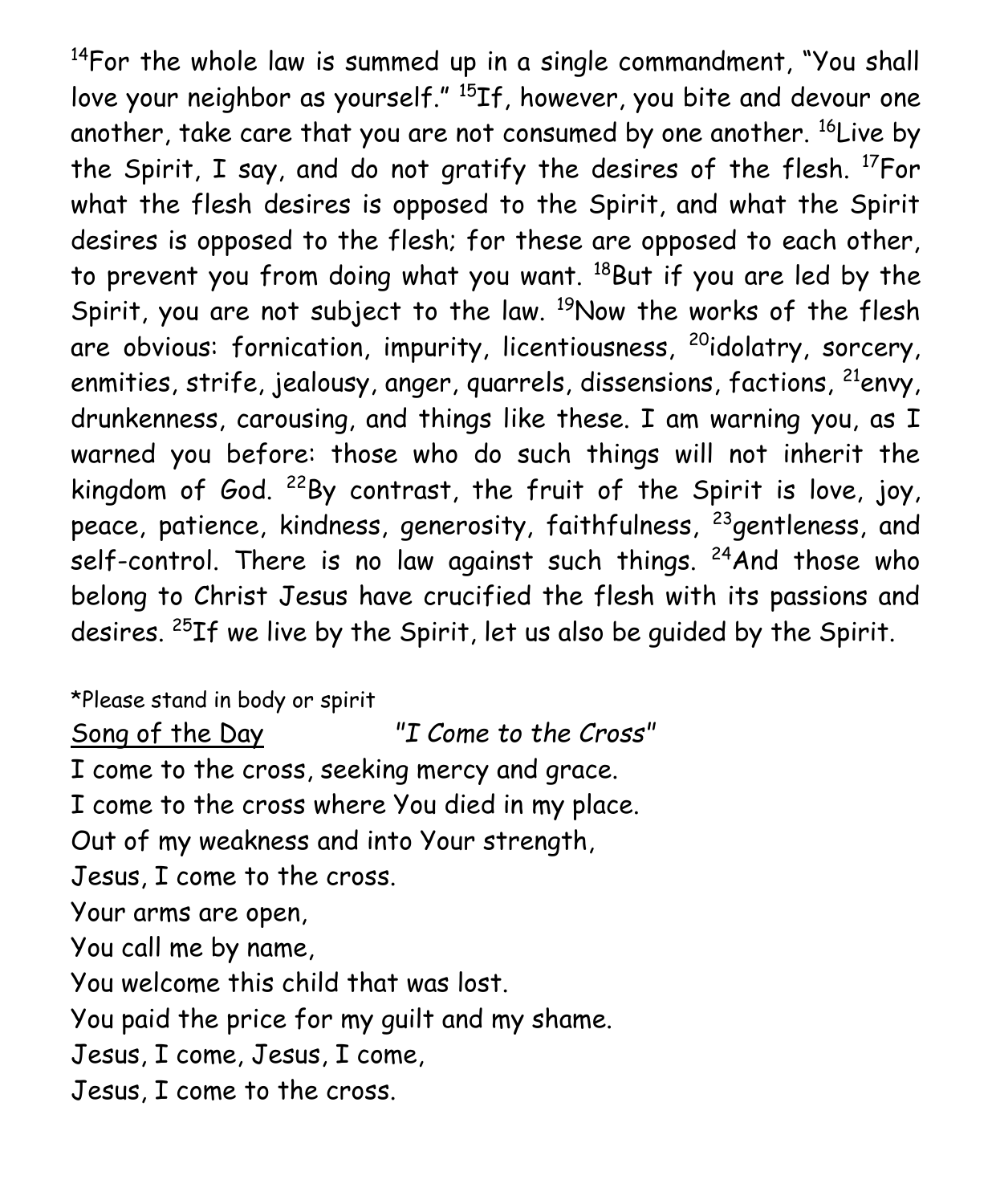I come to the cross, seeking mercy and grace. I come to the cross where You died in my place. Out of my weakness and into Your strength, Jesus, I come to the cross. Your arms are open, You call me by name, You welcome this child that was lost. You paid the price for my guilt and my shame. Jesus, I come, Jesus, I come, Jesus, I come to the cross.

## Holy Gospel Luke 9:51-62

 $51$ When the days drew near for [Jesus] to be taken up, he set his face to go to Jerusalem. <sup>52</sup> And he sent messengers ahead of him. On their way they entered a village of the Samaritans to make ready for him;  $53$ but they did not receive him, because his face was set toward Jerusalem. <sup>54</sup>When his disciples James and John saw it, they said, "Lord, do you want us to command fire to come down from heaven and consume them?" <sup>55</sup>But he turned and rebuked them. <sup>56</sup>Then they went on to another village.  $57$ As they were going along the road, someone said to him, "I will follow you wherever you go." <sup>58</sup> And Jesus said to him, "Foxes have holes, and birds of the air have nests; but the Son of Man has nowhere to lay his head." <sup>59</sup>To another he said, "Follow me." But he said, "Lord, first let me go and bury my father." <sup>60</sup>But Jesus said to him, "Let the dead bury their own dead; but as for you, go and proclaim the kingdom of God." <sup>61</sup>Another said, "I will follow you, Lord; but let me first say farewell to those at my home." <sup>62</sup>Jesus said to him, "No one who puts a hand to the plow and looks back is fit for the kingdom of God." \*Please be seated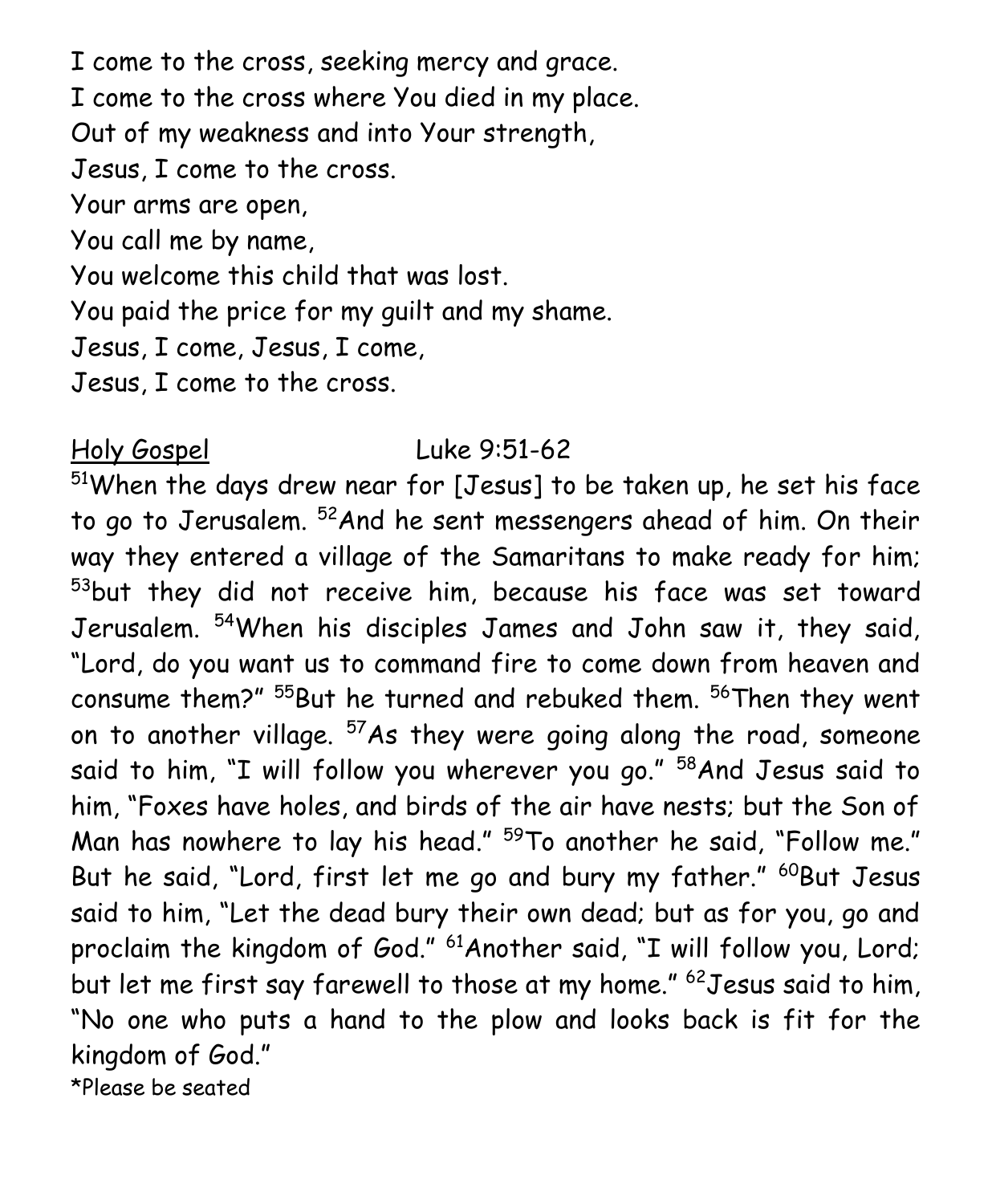Luke 9:51-62

\*Please stand in body or spirit

### Apostles' Creed

**I believe in God, the Father almighty, creator of heaven and earth. I believe in Jesus Christ, God's only Son, our Lord, who was conceived by the Holy Spirit, born of the virgin Mary, suffered under Pontius Pilate, was crucified, died, and was buried; he descended to the dead. On the third day he rose again; he ascended into heaven, he is seated at the right hand of the Father, and he will come to judge the living and the dead. I believe in the Holy Spirit, the holy catholic church, the communion of saints, the forgiveness of sins, the resurrection of the body, and the life everlasting. Amen.**

Prayers of the Church

### The Lord's Prayer

**Our Father, who art in heaven, hallowed be thy name, thy kingdom come, thy will be done, on earth as it is in heaven. Give us this day our daily bread; and forgive us our trespasses, as we forgive those who trespass against us; and lead us not into temptation, but deliver us from evil. For thine is the kingdom, and the power, and the glory, forever and ever. Amen.**

### Blessing

L: The blessing of God, who provides for us, feeds us, and journeys with us,  $+$  be upon you now and forever. Amen.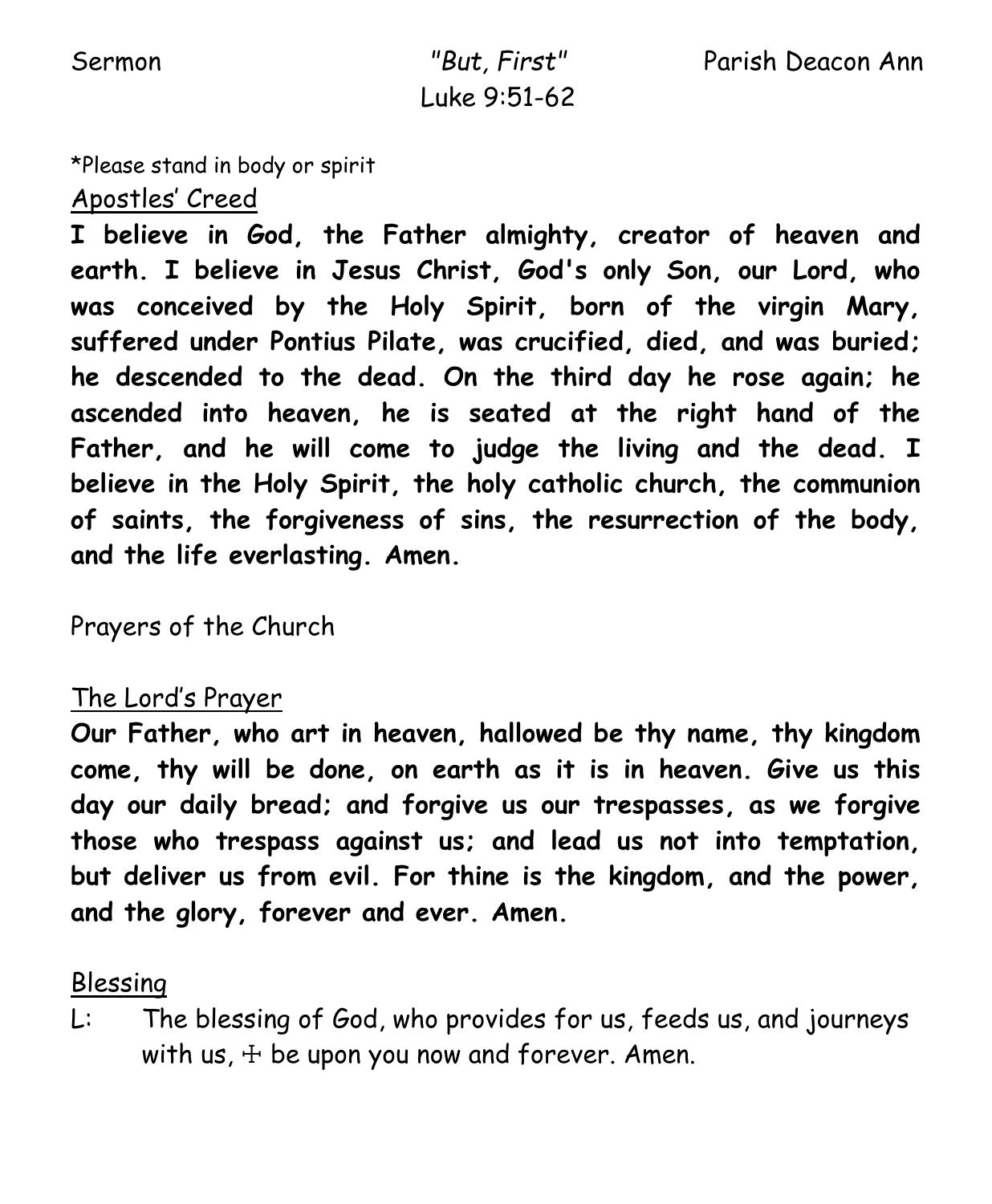Sending Song *"I Will Follow"* All Your ways are good All Your ways are sure I will trust in You alone Higher than my sight High above my life I will trust in You alone Where You go, I'll go Where You stay, I'll stay When You move, I'll move I will follow You Who You love, I'll love How You serve I'll serve If this life I lose, I will follow You, yeah I will follow You, yeah Light into the world Light into my life I will live for You alone You're the one I seek Knowing I will find All I need in You alone. Where You go, I'll go Where You stay, I'll stay When You move, I'll move I will follow You Who You love, I'll love How You serve I'll serve If this life I lose, I will follow You, yeah I will follow You, yeah In You there's life everlasting In You there's freedom for my soul